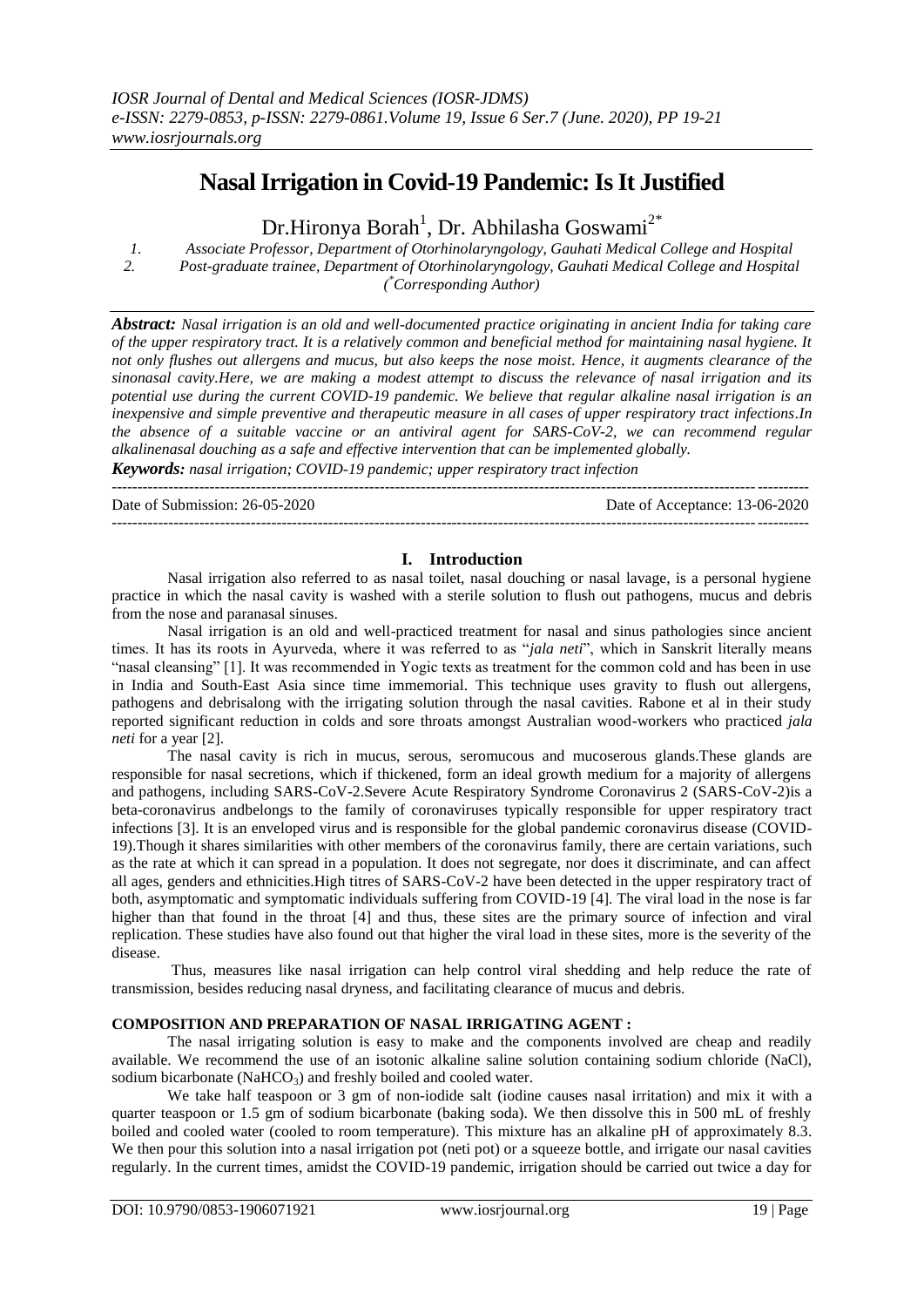better efficacy and prevention. Unused solution should be discarded and fresh solution should be prepared for each administration [5].

#### **MECHANISM OF ACTION OF NASAL IRRIGATING AGENT :**

The exact mechanism of action of nasal irrigation is not clearly established. The mucus lining of the nasal cavity is one of the body's first lines of defense against any pathogen. These pathogens are often entrapped in the mucus lining of the nasal cavities. Nasal irrigation has a fluidizing action and helps clear thick nasal secretions. Previous studies have shown a mechanical intervention, where it causes mucus lining softening and dislodgement, and removal of inflammatory mediators like leukotrienes and prostaglandins, irrespective of the composition of the solution used [6]. This favours early resolution of upper respiratory tract infections.

The fact that chloride/halide salts inhibit viral replication was first reported in the 1960s [7]. Ramalingam et al provided laboratory evidence that non-myeloid cells, such as epithelial cells and fibroblasts, have an innate immune mechanism, which fires into action in the presence of sodium chloride (NaCl), by producing hypochlorous acid (HOCl) from chloride ion (Cl )[8]. Hypochlorous acid, which is the active ingredient in bleach, has a known antiviral action and can inhibit both enveloped and non-enveloped viruses. Thus, by supplying chloride ions in the form of nasal saline irrigation, we can augment the action of hypochlorous acid.

The relation between tonicity of the solution and mucociliary clearance has not been clearly defined. However, salt concentration of the irrigating solution is related to the composition and activity of the sinonasal secretions [9]. Isotonic solutions were found to have an immediate and significant effect on reducing the microbial load, whereas hypertonic solutions had only a marginal effect. Also, concentrations of lysozymes and lactoferrins were found to be increased by 30%, 24 hours after nasal irrigation [10]. Bicarbonate ions reduce viscosity of the mucus. It also acts as an exfoliating agent and helps neutralize the virus by irritating the viral envelope.

Sodium chloride (NaCl) and sodium bicarbonate (NaHCO3) do not react with each other. Both species contain sodium ions, so a double replacement reaction is not possible. The chloride ion is too weak a base to deprotonate the bicarbonate ion. As a result, there is no significant acid-base reaction. Also, both these ions are neither strong oxidizing agents, nor reducing agents. Therefore, even redox reactions do not occur between them.

Thus, alkaline nasal irrigation is a relatively safe method of moisturizing the nasal mucosa and facilitating clearance of mucus, crusts and debris.

## **II. Tolerability And Safety**

Nasal irrigation has minimal side effects in adults and compliance to it is great. Toomoka et al in a study conducted in 2000 described certain transient adverse reactions, such as nasal discomfort, nasal irritation, earache and pooling of saline solution in the paranasal sinuses with subsequent drainage [11]. Tolerance to nasal irrigation and evaluation is best judged by the operator instead of the patient, more so when the patient is a child. This is because evaluation and tolerance of nasal irrigation is difficult to judge in cases of children. Careful attention should be given to the temperature of the irrigating solution, as too hot or too cold solutions lead to reduced tolerance. Jeffe et al in a study on tolerance and compliance of nasal irrigation amongst the pediatric population found that out of the 57 patients between ages 2-16 years, 14% accepted the treatment after the first use, 73% in less than 7 days, and 11% in a period between 7 and 14 days [12].

In spite of there being an increased risk involved with nasal douching, such as surfaces of squeeze bottles and neti pots harbouring the virus, nasal douching is still beneficial, provided the douching is performed in the safest manner possible. Irrigating devices, irrespective of their type, that are used regularly without adequate cleaning can become easily contaminated [13,14]. The irrigation device should therefore be cleaned with soap and filtered/distilled water, both inside and outside, after use, so as to remove particulates like mucus [15]. This also helps in the subsequent disinfectant to work better. Disinfection can be carried out easily at home by either boiling all the components of the device in water for a few minutes, or by cleaning it using 70% isopropyl alcohol, followed by air drying.

In the past few months, studies have been carried out recommending nasal hypertonic saline irrigation in cases of COVID-19 [16]. We however, would like to recommend nasal irrigation using isotonic saline solution mixed with sodium bicarbonate. This is because hypertonic nasal saline has few disadvantages. It can be painful to the patient as it causes release of substance P and glandular secretion by stimulating the nociceptive nerve fibres [17]. It also induces sputum production which in turn can lead to bronchoconstriction, more so in patients with underlying obstructive pulmonary disease [18]. On the other hand, isotonic solution is cheap, easy to prepare and has less adverse effects, besides being supremely beneficial in maintaining a healthy nasal mucosa.